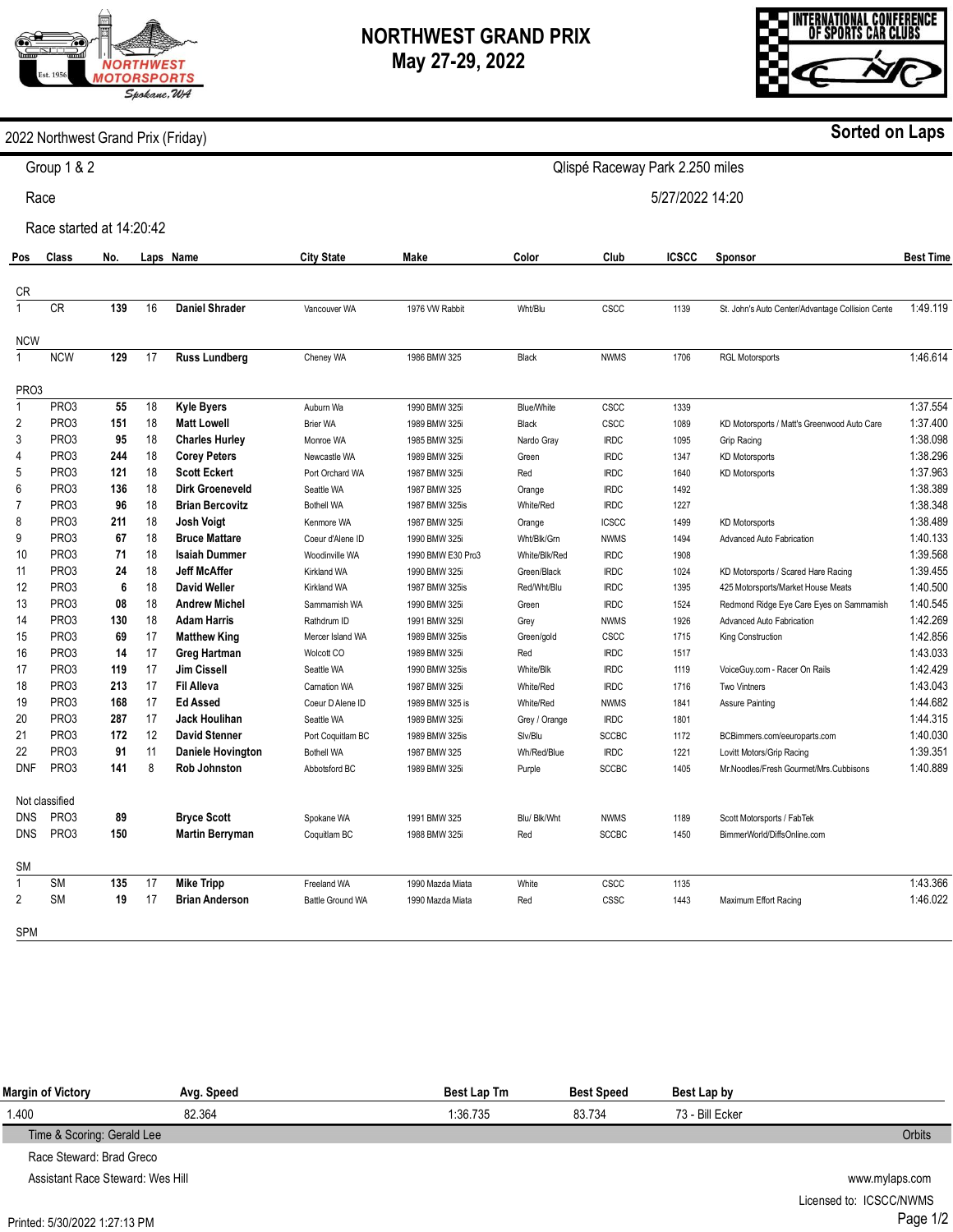# **ORTHWEST MOTORSPORTS** Spokane, WA

# **NORTHWEST GRAND PRIX May 27-29, 2022**



**Sorted on Laps**

#### 2022 Northwest Grand Prix (Friday)

## Group 1 & 2

Race

#### Race started at 14:20:42

| Pos | Class      | No. | Laps | Name                | <b>City State</b> | Make          | Color     | Club        | ICSCC | Sponsor                      | <b>Best Time</b>   |
|-----|------------|-----|------|---------------------|-------------------|---------------|-----------|-------------|-------|------------------------------|--------------------|
|     | SPM        |     | 18   | <b>Bill Ecker</b>   | Olympia WA        | 2001 BMW 330  | Blues     | <b>IRDC</b> | 1364  |                              | $^{\circ}$ :36.735 |
|     | SPM        | 68  | 18   | <b>Pete Bristow</b> | Federal Way WA    | 2001 BMW 330i | Silver    | <b>IRDC</b> | 1261  | <b>Bristow's Auto Repair</b> | 1:36.886           |
|     | <b>SPM</b> | 144 | 18   | <b>Chris Ward</b>   | Liberty Lake WA   | BMW E46       | Green/Wht | <b>NWMS</b> | 1513  |                              | :38.433            |

| Margin of Victory                | Avg. Speed     | Best Lap Tm | <b>Best Speed</b> | Best Lap by     |  |
|----------------------------------|----------------|-------------|-------------------|-----------------|--|
| 1.400                            | 82.364         | 1:36.735    | 83.734            | 73 - Bill Ecker |  |
| Time & Scoring: Gerald Lee       | Orbits         |             |                   |                 |  |
| Race Steward: Brad Greco         |                |             |                   |                 |  |
| Assistant Race Steward: Wes Hill | www.mylaps.com |             |                   |                 |  |
|                                  |                |             |                   |                 |  |



Qlispé Raceway Park 2.250 miles

5/27/2022 14:20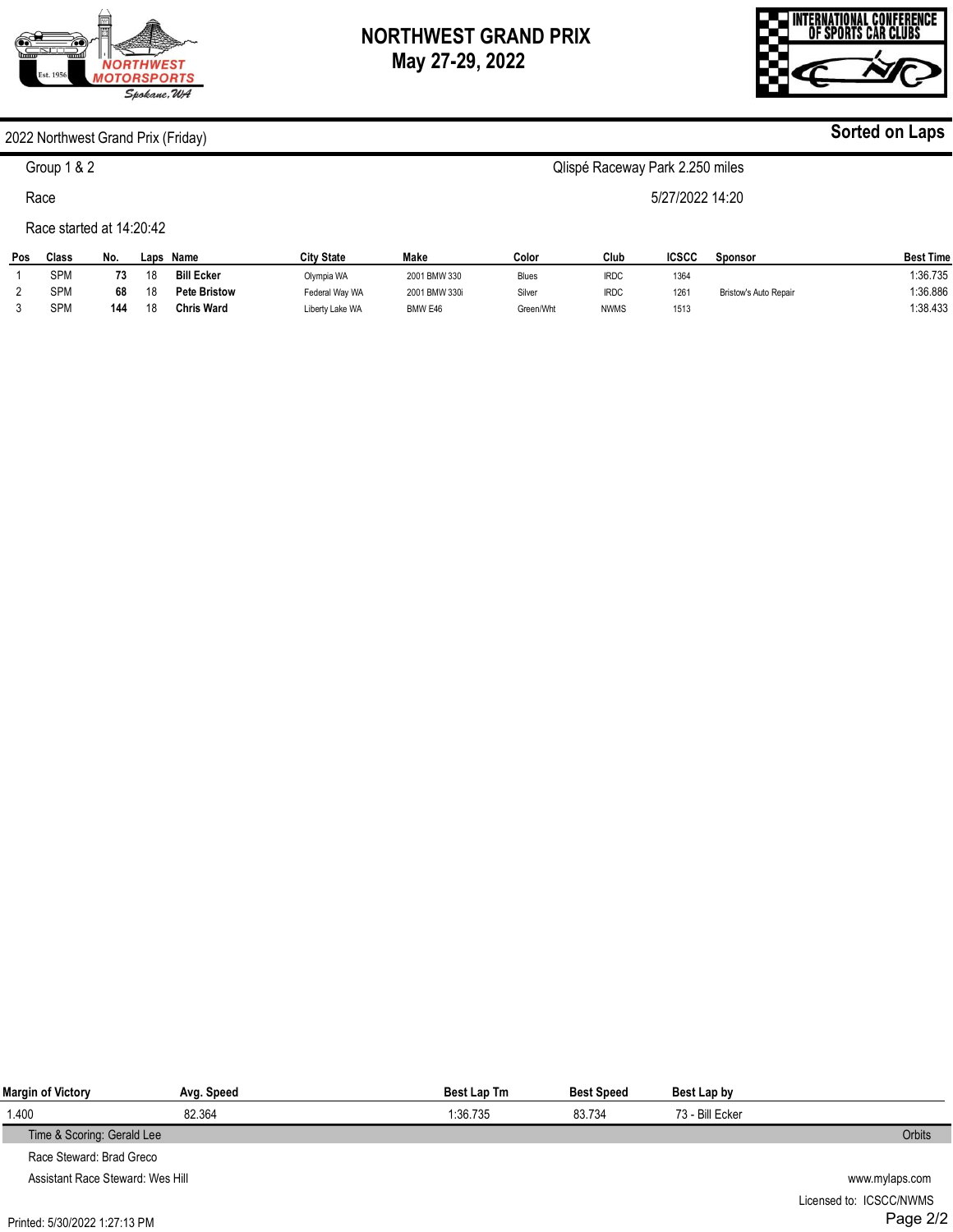# **ORTHWEST IOTORSPORTS** Spokane, WA

# **NORTHWEST GRAND PRIX May 27-29, 2022**

Qlispé Raceway Park 2.250 miles

5/27/2022 13:00



### 2022 Northwest Grand Prix (Friday)

Group 4 & 5

Race

Race started at 13:00:48

| Pos            | <b>Class</b>    | No. |                      | Laps Name                      | <b>City State</b>      | Make                    | Color         | Club         | <b>ICSCC</b> | Sponsor                                  | <b>Best Time</b> |
|----------------|-----------------|-----|----------------------|--------------------------------|------------------------|-------------------------|---------------|--------------|--------------|------------------------------------------|------------------|
| CT4            |                 |     |                      |                                |                        |                         |               |              |              |                                          |                  |
| $\mathbf{1}$   | CT4             | 67  | 16                   | <b>Bruce Mattare</b>           | Coeur d'Alene ID       | 1990 BMW 325i           | Wht/Blk/Grn   | <b>NWMS</b>  | 1494         | Advanced Auto Fabrication                | 1:39.662         |
| 2              | CT4             | 211 | 16                   | <b>Josh Voigt</b>              | Kenmore WA             | 1987 BMW 325i           | Orange        | <b>ICSCC</b> | 1499         | <b>KD Motorsports</b>                    | 1:39.279         |
| 3              | CT4             | 136 | 16                   | <b>Dirk Groeneveld</b>         | Seattle WA             | 1987 BMW 325            | Orange        | <b>IRDC</b>  | 1492         |                                          | 1:38.823         |
| 4              | CT4             | 172 | 16                   | <b>David Stenner</b>           | Port Coquitlam BC      | 1989 BMW 325is          | Slv/Blu       | <b>SCCBC</b> | 1172         | BCBimmers.com/eeuroparts.com             | 1:39.650         |
| 5              | CT4             | 24  | 16                   | <b>Jeff McAffer</b>            | <b>Kirkland WA</b>     | 1990 BMW 325i           | Green/Black   | <b>IRDC</b>  | 1024         | KD Motorsports / Scared Hare Racing      | 1:39.894         |
| 6              | CT4             | 91  | 16                   | <b>Daniele Hovington</b>       | <b>Bothell WA</b>      | 1987 BMW 325            | Wh/Red/Blue   | <b>IRDC</b>  | 1221         | Lovitt Motors/Grip Racing                | 1:39.560         |
| $\overline{7}$ | CT4             | 71  | 16                   | <b>Isaiah Dummer</b>           | Woodinville WA         | 1990 BMW E30 Pro3       | White/Blk/Red | <b>IRDC</b>  | 1908         |                                          | 1:40.484         |
| 8              | CT4             | 08  | 16                   | <b>Andrew Michel</b>           | Sammamish WA           | 1990 BMW 325i           | Green         | <b>IRDC</b>  | 1524         | Redmond Ridge Eye Care Eyes on Sammamish | 1:40.259         |
| 9              | CT4             | 69  | 16                   | <b>Matthew King</b>            | Mercer Island WA       | 1989 BMW 325is          | Green/gold    | CSCC         | 1715         | King Construction                        | 1:42.874         |
| 10             | CT4             | 89  | 13                   | <b>Bryce Scott</b>             | Spokane WA             | 1991 BMW 325            | Blu/ Blk/Wht  | <b>NWMS</b>  | 1189         | Scott Motorsports / FabTek               | 1:38.911         |
| 11             | CT4             | 168 | 13                   | <b>Ed Assed</b>                | Coeur D Alene ID       | 1989 BMW 325 is         | White/Red     | <b>NWMS</b>  | 1841         | <b>Assure Painting</b>                   | 1:46.637         |
| 12             | CT4             | 141 | 11                   | <b>Rob Johnston</b>            | Abbotsford BC          | 1989 BMW 325i           | Purple        | <b>SCCBC</b> | 1405         | Mr.Noodles/Fresh Gourmet/Mrs.Cubbisons   | 1:41.396         |
| <b>DNF</b>     | CT4             | 150 | $\blacktriangleleft$ | <b>Lester Soman</b>            | Garibaldi Highlands BC | 1988 BMW 325i           | <b>RED</b>    | <b>SCCBC</b> | 1602         |                                          | 1:50.074         |
|                | Not classified  |     |                      |                                |                        |                         |               |              |              |                                          |                  |
| <b>DNS</b>     | CT4             | 96  |                      | <b>Brian Bercovitz</b>         | <b>Bothell WA</b>      | 1987 BMW 325is          | White/Red     | <b>IRDC</b>  | 1227         |                                          |                  |
| EIP            |                 |     |                      |                                |                        |                         |               |              |              |                                          |                  |
| $\mathbf{1}$   | EIP             | 162 | 16                   | <b>Adam Achepohl</b>           | Monroe OR              | 1987 Porsche 944        | Grey          | CSCC         | <b>SCCA</b>  | Gemini Concrete Pumping                  | 1:38.100         |
| 2              | EIP             | 130 | 16                   | <b>Adam Harris</b>             | Rathdrum ID            | 1991 BMW 325I           | Grey          | <b>NWMS</b>  | 1926         | Advanced Auto Fabrication                | 1:42.644         |
|                | Not classified  |     |                      |                                |                        |                         |               |              |              |                                          |                  |
| <b>DNS</b>     | GT <sub>1</sub> | 42  |                      | <b>Crellin (Chris) Pauling</b> | <b>Richland WA</b>     | 2006 Chevrolet Corvette | Blue          | <b>IRDC</b>  | 1720         | Berkshire Hathaway HomeServices          |                  |
| <b>ITA</b>     |                 |     |                      |                                |                        |                         |               |              |              |                                          |                  |
| $\mathbf{1}$   | <b>ITA</b>      | 191 | 15                   | <b>Brian Anderson</b>          | Battle Ground WA       | 1990 Mazda Miata        | Red           | <b>CSSC</b>  | 1443         | Maximum Effort Racing                    | 1:46.955         |
| <b>NCW</b>     |                 |     |                      |                                |                        |                         |               |              |              |                                          |                  |
| $\mathbf{1}$   | <b>NCW</b>      | 07  | 16                   | <b>Jake Pratt</b>              | Snoqualmie WA          | 1987 BMW 325i           | White         | <b>IRDC</b>  | 1923         |                                          | 1:43.322         |
| 2              | <b>NCW</b>      | 110 | 16                   | John Jensen                    | <b>RICHLAND WA</b>     | howe chassis howe       | white         | <b>CSCC</b>  | 1719         |                                          | 1:43.878         |
| 3              | <b>NCW</b>      | 287 | 15                   | John Houlihan                  | Seattle WA             | 1989 BMW 325i           | Grey / Orange | <b>IRDC</b>  | 1801         |                                          | 1:46.182         |
| <b>SE46</b>    |                 |     |                      |                                |                        |                         |               |              |              |                                          |                  |
| $\mathbf{1}$   | <b>SE46</b>     | 19  | 16                   | <b>Michael Conatore</b>        | <b>Richland WA</b>     | 2001 BMW 330Ci          | Blue          | <b>NWMS</b>  | 1019         | AAF/Zorich Performance                   | 1:36.514         |
| 2              | <b>SE46</b>     | 73  | 16                   | <b>Bill Ecker</b>              | Olympia WA             | 2001 BMW 330            | <b>Blues</b>  | <b>IRDC</b>  | 1364         |                                          | 1:37.420         |
| 3              | <b>SE46</b>     | 68  | 16                   | <b>Pete Bristow</b>            | Federal Way WA         | 2001 BMW 330i           | Silver        | <b>IRDC</b>  | 1261         | Bristow's Auto Repair                    | 1:37.721         |
| 4              | <b>SE46</b>     | 144 | 11                   | <b>Chris Ward</b>              | Liberty Lake WA        | BMW E46                 | Green/Wht     | <b>NWMS</b>  | 1513         |                                          | 1:42.630         |

Announcements

Car #168 Avoidiable Contact -1 Lap \$50 Fine

| Margin of Victory          | Avg. Speed | <b>Best Lap Tm</b> | <b>Best Speed</b> | Best Lap by           |               |
|----------------------------|------------|--------------------|-------------------|-----------------------|---------------|
| 11.482                     | 71.898     | 1:36.514           | 83.926            | 19 - Michael Conatore |               |
| Time & Scoring: Gerald Lee |            |                    |                   |                       | <b>Orbits</b> |
| Race Steward: Brad Greco   |            |                    |                   |                       |               |

Assistant Race Steward: Wes Hill

Printed: 5/31/2022 8:57:09 PM

www.mylaps.com Licensed to: ICSCC/NWMS

### **Sorted on Laps**